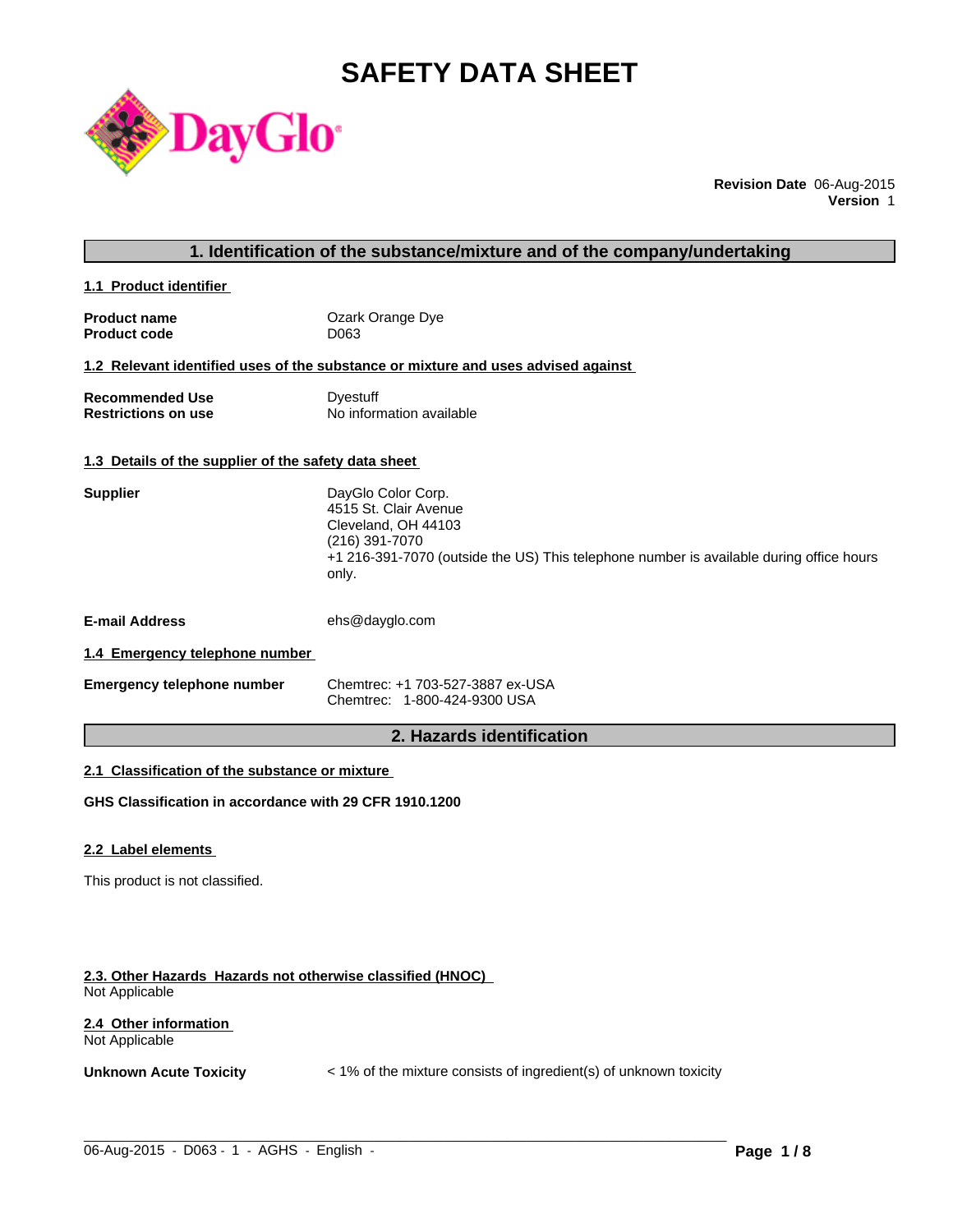# **3. Composition/Information on Ingredients**

 $\overline{\phantom{a}}$  ,  $\overline{\phantom{a}}$  ,  $\overline{\phantom{a}}$  ,  $\overline{\phantom{a}}$  ,  $\overline{\phantom{a}}$  ,  $\overline{\phantom{a}}$  ,  $\overline{\phantom{a}}$  ,  $\overline{\phantom{a}}$  ,  $\overline{\phantom{a}}$  ,  $\overline{\phantom{a}}$  ,  $\overline{\phantom{a}}$  ,  $\overline{\phantom{a}}$  ,  $\overline{\phantom{a}}$  ,  $\overline{\phantom{a}}$  ,  $\overline{\phantom{a}}$  ,  $\overline{\phantom{a}}$ 

# **Substance**

This material is not considered hazardous by the OSHA Hazard Communication Standard (29 CFR 1910.1200).

The exact percentage (concentration) of composition has been withheld as a trade secret.

|                                                                   | 4. First aid measures                                                                                                                                                                                                   |  |  |  |  |
|-------------------------------------------------------------------|-------------------------------------------------------------------------------------------------------------------------------------------------------------------------------------------------------------------------|--|--|--|--|
| 4.1 Description of first-aid measures                             |                                                                                                                                                                                                                         |  |  |  |  |
| <b>General advice</b>                                             | No information available.                                                                                                                                                                                               |  |  |  |  |
| Eye contact                                                       | Immediately flush with plenty of water. After initial flushing, remove any contact lenses and<br>continue flushing for at least 15 minutes. Keep eye wide open while rinsing. If symptoms<br>persist, call a physician. |  |  |  |  |
| <b>Skin contact</b>                                               | Immediate medical attention is not required. Wash off with soap and water.                                                                                                                                              |  |  |  |  |
| <b>Inhalation</b>                                                 | Immediate medical attention is not required. Move to fresh air.                                                                                                                                                         |  |  |  |  |
| Ingestion                                                         | Do NOT induce vomiting. Drink plenty of water. Consult a physician.                                                                                                                                                     |  |  |  |  |
| 4.2 Most important symptoms and effects, both acute and delayed   |                                                                                                                                                                                                                         |  |  |  |  |
| <b>Symptoms</b>                                                   | See Section 2.2, Label Elements and/or Section 11, Toxicological effects.                                                                                                                                               |  |  |  |  |
|                                                                   | 4.3 Indication of any immediate medical attention and special treatment needed                                                                                                                                          |  |  |  |  |
| Notes to physician                                                | Treat symptomatically.                                                                                                                                                                                                  |  |  |  |  |
|                                                                   | 5. Fire-Fighting Measures                                                                                                                                                                                               |  |  |  |  |
| 5.1 Extinguishing media                                           |                                                                                                                                                                                                                         |  |  |  |  |
| Suitable extinguishing media                                      | Use extinguishing measures that are appropriate to local circumstances and the surrounding environment                                                                                                                  |  |  |  |  |
| <b>Unsuitable Extinguishing Media</b>                             | None.                                                                                                                                                                                                                   |  |  |  |  |
| 5.2 Special hazards arising from the substance or mixture         |                                                                                                                                                                                                                         |  |  |  |  |
| <b>Special Hazard</b><br>None known based on information supplied |                                                                                                                                                                                                                         |  |  |  |  |
| <b>Hazardous Combustion Products</b>                              | Carbon oxides. Nitrogen oxides (NOx).                                                                                                                                                                                   |  |  |  |  |
| <b>Explosion Data</b><br>Sensitivity to Mechanical Impact None.   | Sensitivity to Static Discharge Fine dust dispersed in air, in sufficient concentrations, and in the presence of an ignition<br>source is a potential dust explosion hazard.                                            |  |  |  |  |
| 5.3 Advice for firefighters                                       |                                                                                                                                                                                                                         |  |  |  |  |
| protective gear.                                                  | As in any fire, wear self-contained breathing apparatus pressure-demand, MSHA/NIOSH (approved or equivalent) and full                                                                                                   |  |  |  |  |
|                                                                   | <b>6. Accidental Release Measures</b>                                                                                                                                                                                   |  |  |  |  |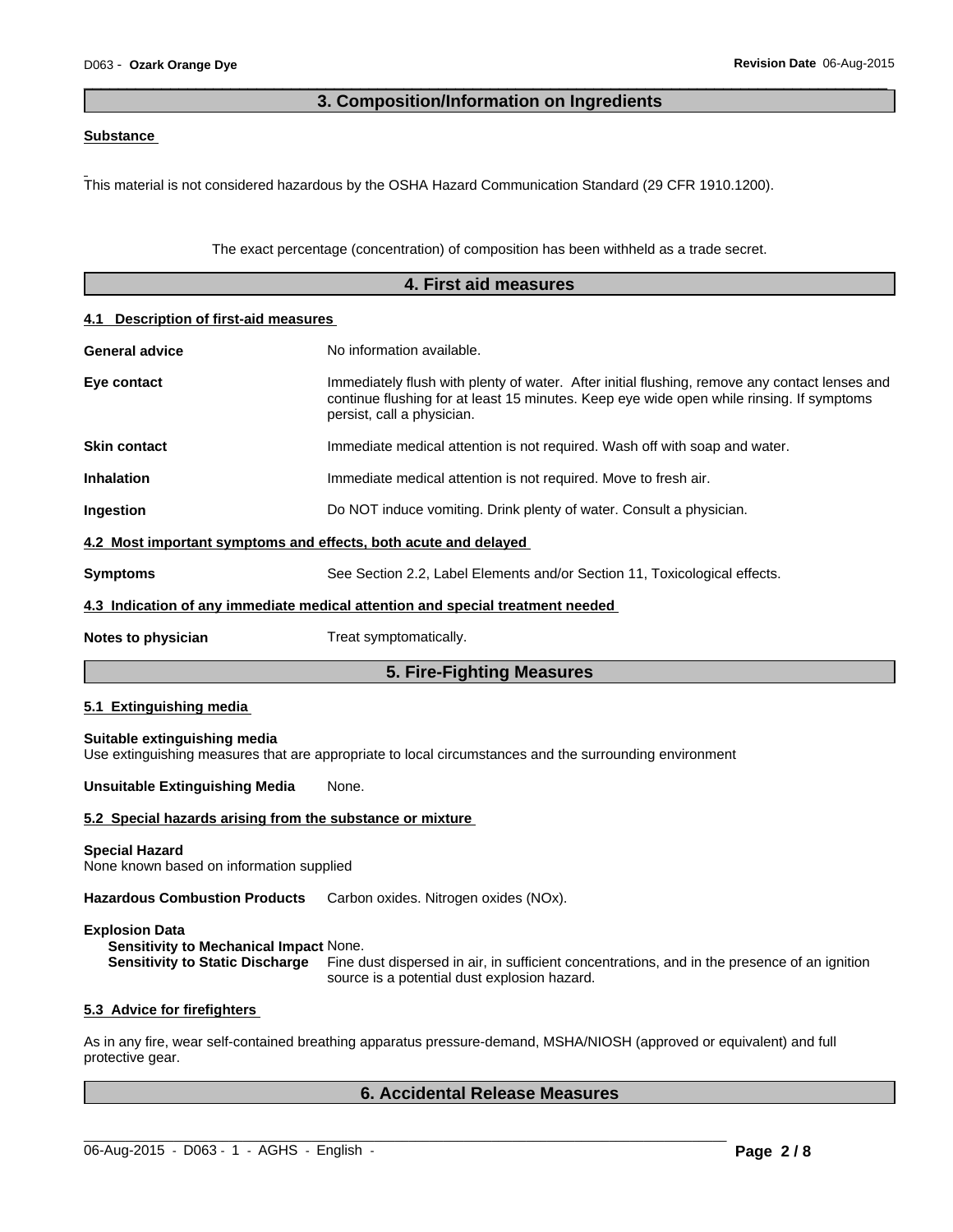## **6.1 Personal precautions, protective equipment and emergency procedures**

Ensure adequate ventilation, especially in confined areas. Use personal protective equipment.

## **6.2 Environmental precautions**

Dust deposits should not be allowed to accumulate on surfaces as these may form an explosive mixture if they are released into the atmosphere in sufficient concentration. Avoid dispersal of dust in the air (i.e., cleaning dusty surfaces with compressed air). Nonsparking tools should be used. Prevent product from entering drains.

 $\overline{\phantom{a}}$  ,  $\overline{\phantom{a}}$  ,  $\overline{\phantom{a}}$  ,  $\overline{\phantom{a}}$  ,  $\overline{\phantom{a}}$  ,  $\overline{\phantom{a}}$  ,  $\overline{\phantom{a}}$  ,  $\overline{\phantom{a}}$  ,  $\overline{\phantom{a}}$  ,  $\overline{\phantom{a}}$  ,  $\overline{\phantom{a}}$  ,  $\overline{\phantom{a}}$  ,  $\overline{\phantom{a}}$  ,  $\overline{\phantom{a}}$  ,  $\overline{\phantom{a}}$  ,  $\overline{\phantom{a}}$ 

# **6.3 Methods and materials for containment and cleaning up**

| Avoid dust formation. Take precautionary measures against static discharges. Do not dry<br>Methods for cleaning up<br>sweep dust. Wet dust with water before sweeping or use a vacuum to collect dust. Use<br>personal protective equipment. Take up mechanically and collect in suitable container for<br>disposal. Prevent product from entering drains. Keep in suitable and closed containers for<br>disposal. |  |
|--------------------------------------------------------------------------------------------------------------------------------------------------------------------------------------------------------------------------------------------------------------------------------------------------------------------------------------------------------------------------------------------------------------------|--|

# **7. Handling and storage**

#### **7.1 Precautions for safe handling**

|                           | 8. Exposure controls/personal protection                                                                                                                   |
|---------------------------|------------------------------------------------------------------------------------------------------------------------------------------------------------|
| <b>Materials to Avoid</b> | No materials to be especially mentioned.                                                                                                                   |
| <b>Storage Conditions</b> | Keep tightly closed in a dry and cool place.                                                                                                               |
|                           | 7.2 Conditions for safe storage, including any incompatibilities                                                                                           |
| <b>Hygiene measures</b>   | Handle in accordance with good industrial hygiene and safety practice.                                                                                     |
| Advice on safe handling   | Avoid dust formation. Take precautionary measures against static discharges. Fine dust<br>dispersed in air may ignite. Wear personal protective equipment. |

# **8.1 Exposure Guidelines**

# **8.2 Appropriate engineering controls**

| Showers              |
|----------------------|
| Eyewash stations     |
| Ventilation systems. |
|                      |

# **8.3 Individual protection measures, such as personal protective equipment**

| <b>Eye/Face Protection</b>    | Safety glasses with side-shields.                                                                              |
|-------------------------------|----------------------------------------------------------------------------------------------------------------|
| Skin and body protection      | Wear chemical resistant footwear and clothing such as gloves, an apron or a whole body<br>suit as appropriate. |
| <b>Respiratory protection</b> | . NIOSH/MSHA approved respiratory protection should be worn if exposure is anticipated.                        |
| <b>Hygiene measures</b>       | See section 7 for more information                                                                             |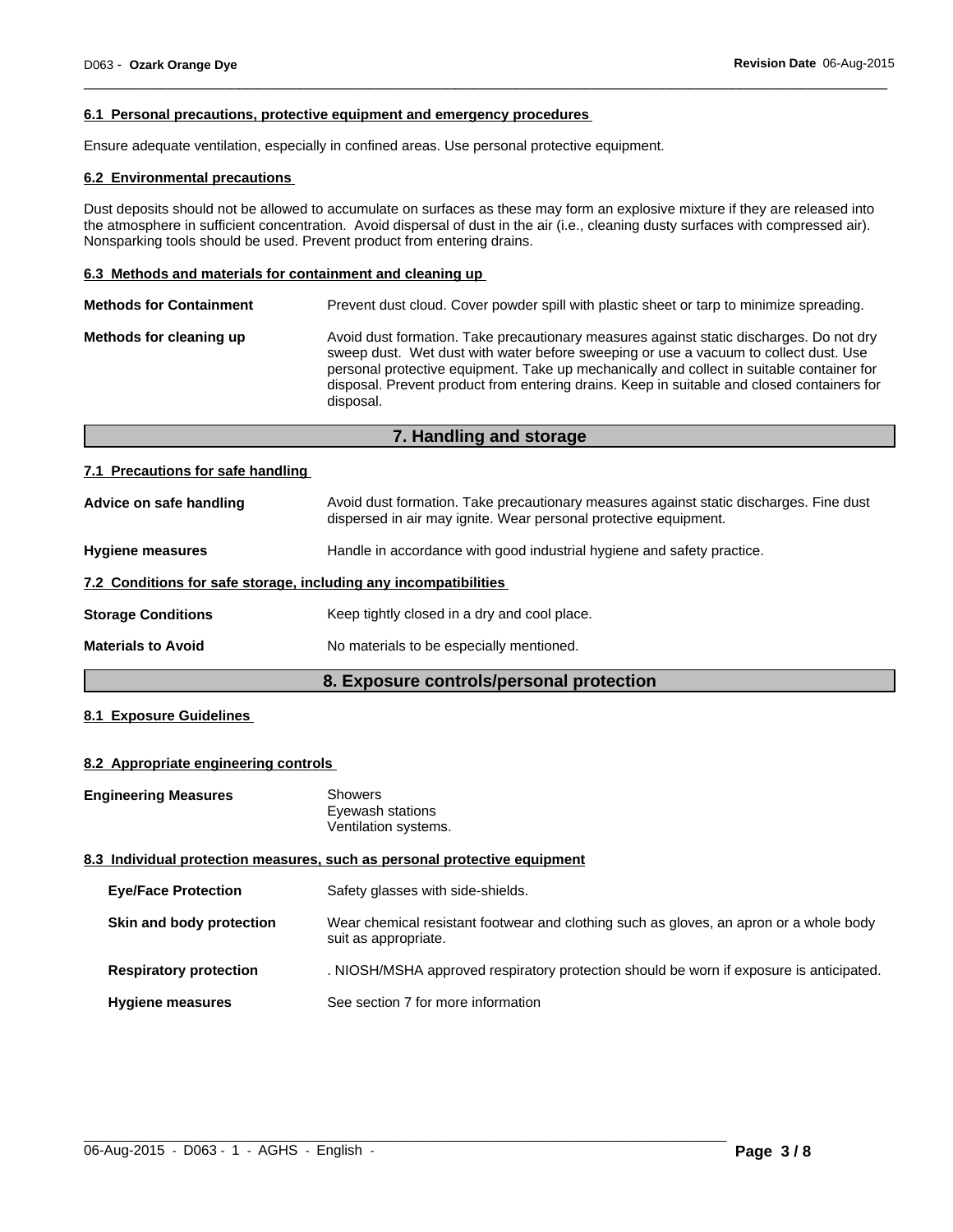# **9. Physical and chemical properties**

 $\overline{\phantom{a}}$  ,  $\overline{\phantom{a}}$  ,  $\overline{\phantom{a}}$  ,  $\overline{\phantom{a}}$  ,  $\overline{\phantom{a}}$  ,  $\overline{\phantom{a}}$  ,  $\overline{\phantom{a}}$  ,  $\overline{\phantom{a}}$  ,  $\overline{\phantom{a}}$  ,  $\overline{\phantom{a}}$  ,  $\overline{\phantom{a}}$  ,  $\overline{\phantom{a}}$  ,  $\overline{\phantom{a}}$  ,  $\overline{\phantom{a}}$  ,  $\overline{\phantom{a}}$  ,  $\overline{\phantom{a}}$ 

# **9.1 Information on basic physical and chemical properties**

| <b>Physical state</b>             | Solid                    |                          |
|-----------------------------------|--------------------------|--------------------------|
| Appearance                        | Powder                   |                          |
| Color                             | Orange                   |                          |
| Odor                              | Mild                     |                          |
| <b>Odor Threshold</b>             | No information available |                          |
| <b>Property</b>                   | <b>Values</b>            | Remarks • Methods        |
| рH                                |                          | No information available |
| <b>Melting/freezing point</b>     |                          | No information available |
| Boiling point/boiling range       |                          | No information available |
| <b>Flash Point</b>                |                          | No information available |
| <b>Evaporation rate</b>           |                          | No information available |
| Flammability (solid, gas)         |                          | No information available |
| <b>Flammability Limits in Air</b> |                          |                          |
| upper flammability limit          |                          | No information available |
| lower flammability limit          |                          | No information available |
| Vapor pressure                    |                          | No information available |
| Vapor density                     |                          | No information available |
| <b>Specific Gravity</b>           | 1.60                     |                          |
| <b>Water solubility</b>           | Insoluble in water       |                          |
| Solubility in other solvents      |                          | No information available |
| <b>Partition coefficient</b>      |                          | No information available |
| <b>Autoignition temperature</b>   |                          | No information available |
| <b>Decomposition temperature</b>  |                          | No information available |
| <b>Viscosity, kinematic</b>       |                          | No information available |
| Viscosity, dynamic                |                          | No information available |
| <b>Explosive properties</b>       |                          | No information available |
| <b>Oxidizing Properties</b>       |                          | No information available |

#### **9.2 Other information Volatile organic compounds (VOC)** None **content**

# **10. Stability and Reactivity**

 $\_$  ,  $\_$  ,  $\_$  ,  $\_$  ,  $\_$  ,  $\_$  ,  $\_$  ,  $\_$  ,  $\_$  ,  $\_$  ,  $\_$  ,  $\_$  ,  $\_$  ,  $\_$  ,  $\_$  ,  $\_$  ,  $\_$  ,  $\_$  ,  $\_$  ,  $\_$  ,  $\_$  ,  $\_$  ,  $\_$  ,  $\_$  ,  $\_$  ,  $\_$  ,  $\_$  ,  $\_$  ,  $\_$  ,  $\_$  ,  $\_$  ,  $\_$  ,  $\_$  ,  $\_$  ,  $\_$  ,  $\_$  ,  $\_$  ,

# **10.1 Reactivity**

No dangerous reaction known under conditions of normal use

# **10.2 Chemical stability**

Stable

# **10.3 Possibility of hazardous reactions**

None under normal processing.

#### **10.4 Conditions to Avoid**

Dust formation. Take precautionary measures against static discharges.

# **10.5 Incompatible Materials**

None known based on information supplied.

# **10.6 Hazardous Decomposition Products**

None known based on information supplied.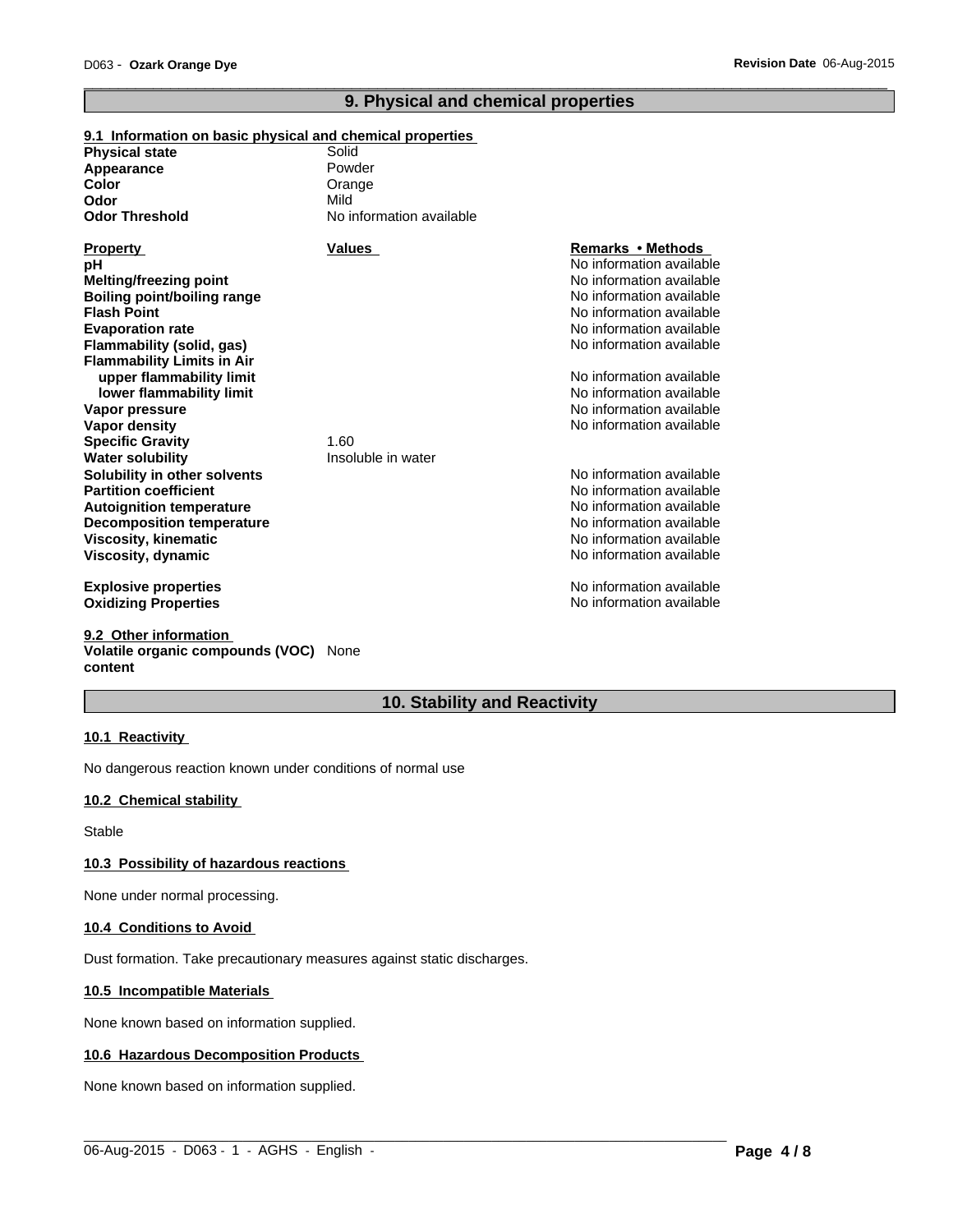# **11. Toxicological information**

 $\_$  ,  $\_$  ,  $\_$  ,  $\_$  ,  $\_$  ,  $\_$  ,  $\_$  ,  $\_$  ,  $\_$  ,  $\_$  ,  $\_$  ,  $\_$  ,  $\_$  ,  $\_$  ,  $\_$  ,  $\_$  ,  $\_$  ,  $\_$  ,  $\_$  ,  $\_$  ,  $\_$  ,  $\_$  ,  $\_$  ,  $\_$  ,  $\_$  ,  $\_$  ,  $\_$  ,  $\_$  ,  $\_$  ,  $\_$  ,  $\_$  ,  $\_$  ,  $\_$  ,  $\_$  ,  $\_$  ,  $\_$  ,  $\_$  ,

 $\overline{\phantom{a}}$  ,  $\overline{\phantom{a}}$  ,  $\overline{\phantom{a}}$  ,  $\overline{\phantom{a}}$  ,  $\overline{\phantom{a}}$  ,  $\overline{\phantom{a}}$  ,  $\overline{\phantom{a}}$  ,  $\overline{\phantom{a}}$  ,  $\overline{\phantom{a}}$  ,  $\overline{\phantom{a}}$  ,  $\overline{\phantom{a}}$  ,  $\overline{\phantom{a}}$  ,  $\overline{\phantom{a}}$  ,  $\overline{\phantom{a}}$  ,  $\overline{\phantom{a}}$  ,  $\overline{\phantom{a}}$ 

# **11.1 Acute toxicity**

#### **Numerical measures of toxicity: Product Information**

**Unknown Acute Toxicity**  $\lt$  1% of the mixture consists of ingredient(s) of unknown toxicity

**Numerical measures of toxicity: Component Information**

**11.2 Information on toxicological effects** 

**Skin corrosion/irritation** Product Information • Not a dermal irritant Component Information • No information available

#### **Eye damage/irritation**

Product Information • May cause eye irritation Component Information • No information available

**Respiratory or skin sensitization**

Product Information • No information available Component Information • No information available

## **Germ cell mutagenicity**

Product Information • No information available Component Information • No information available

# **Carcinogenicity**

Product Information • Contains no ingredient listed as a carcinogen Component Information •

# **Reproductive toxicity**

Product Information • No information available Component Information • No information available

#### **STOT - single exposure** No information available

# **STOT - repeated exposure**

• No known effect

**Other adverse effects** Target Organs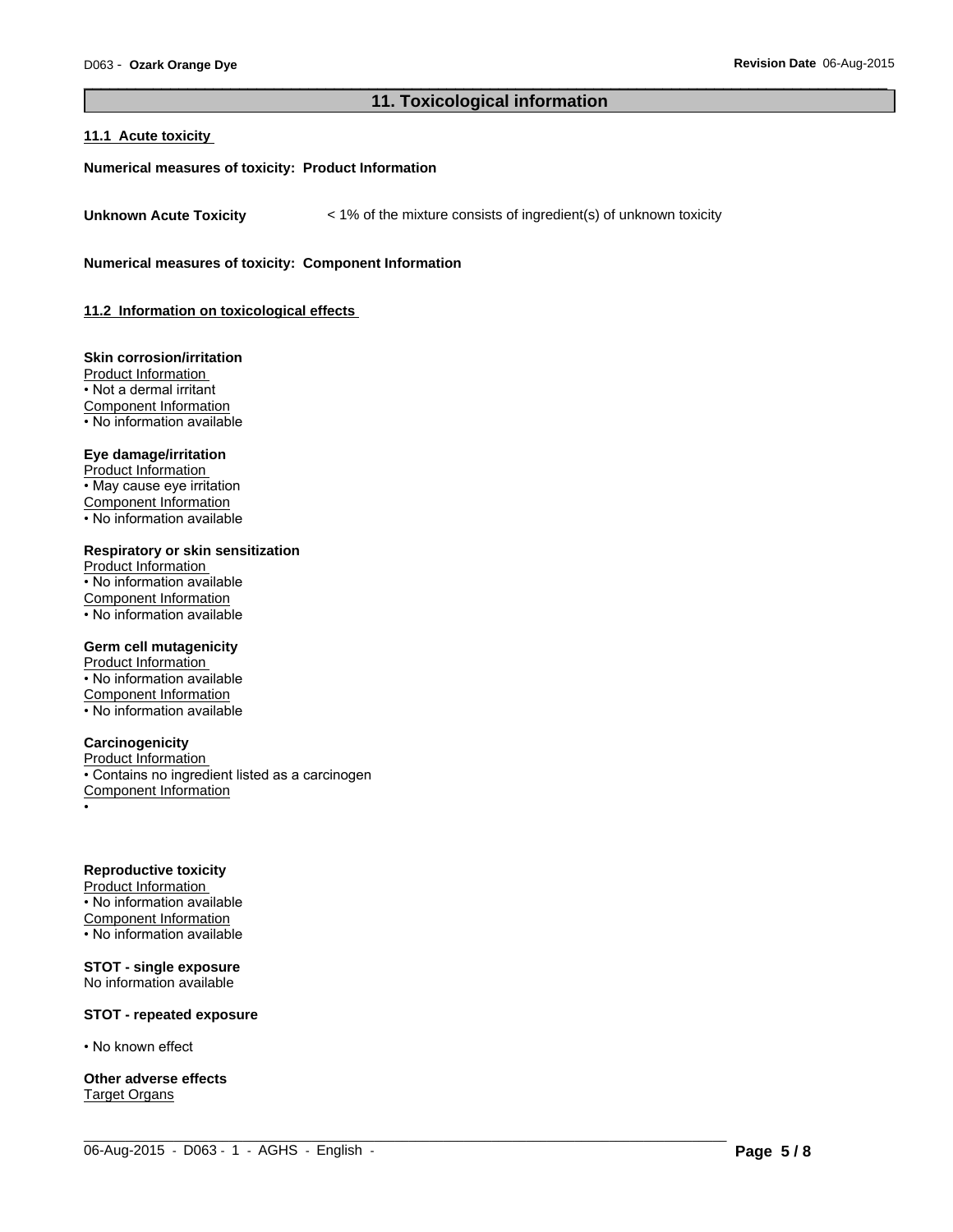$\overline{\phantom{a}}$  ,  $\overline{\phantom{a}}$  ,  $\overline{\phantom{a}}$  ,  $\overline{\phantom{a}}$  ,  $\overline{\phantom{a}}$  ,  $\overline{\phantom{a}}$  ,  $\overline{\phantom{a}}$  ,  $\overline{\phantom{a}}$  ,  $\overline{\phantom{a}}$  ,  $\overline{\phantom{a}}$  ,  $\overline{\phantom{a}}$  ,  $\overline{\phantom{a}}$  ,  $\overline{\phantom{a}}$  ,  $\overline{\phantom{a}}$  ,  $\overline{\phantom{a}}$  ,  $\overline{\phantom{a}}$ • No information available Product Information • No information available Component Information • No information available

**Aspiration hazard** Product Information • No information available Component Information • No information available

# **12. Ecological information**

# **12.1 Toxicity**

**Ecotoxicity No information available** 

100 % of the mixture consists of components(s) of unknown hazards to the aquatic environment

#### **Ecotoxicity effects**

# **12.2 Persistence and degradability**

No information available.

# **12.3 Bioaccumulative potential**

Discharge into the environment must be avoided

# **12.4 Mobility in soil**

No information available.

# **12.5 Other adverse effects**

No information available

# **13. Disposal Considerations**

# **13.1 Waste treatment methods**

Dispose of in accordance with federal, state, and local regulations.

|             | <b>14. Transport Information</b> |
|-------------|----------------------------------|
|             |                                  |
| <b>DOT</b>  | Not regulated                    |
| <b>MEX</b>  | Not regulated                    |
| <b>IMDG</b> | Not regulated                    |
| <b>IATA</b> | Not regulated                    |

# **15. Regulatory information**

 $\_$  ,  $\_$  ,  $\_$  ,  $\_$  ,  $\_$  ,  $\_$  ,  $\_$  ,  $\_$  ,  $\_$  ,  $\_$  ,  $\_$  ,  $\_$  ,  $\_$  ,  $\_$  ,  $\_$  ,  $\_$  ,  $\_$  ,  $\_$  ,  $\_$  ,  $\_$  ,  $\_$  ,  $\_$  ,  $\_$  ,  $\_$  ,  $\_$  ,  $\_$  ,  $\_$  ,  $\_$  ,  $\_$  ,  $\_$  ,  $\_$  ,  $\_$  ,  $\_$  ,  $\_$  ,  $\_$  ,  $\_$  ,  $\_$  ,

**15.1 International Inventories** 

**TSCA** Complies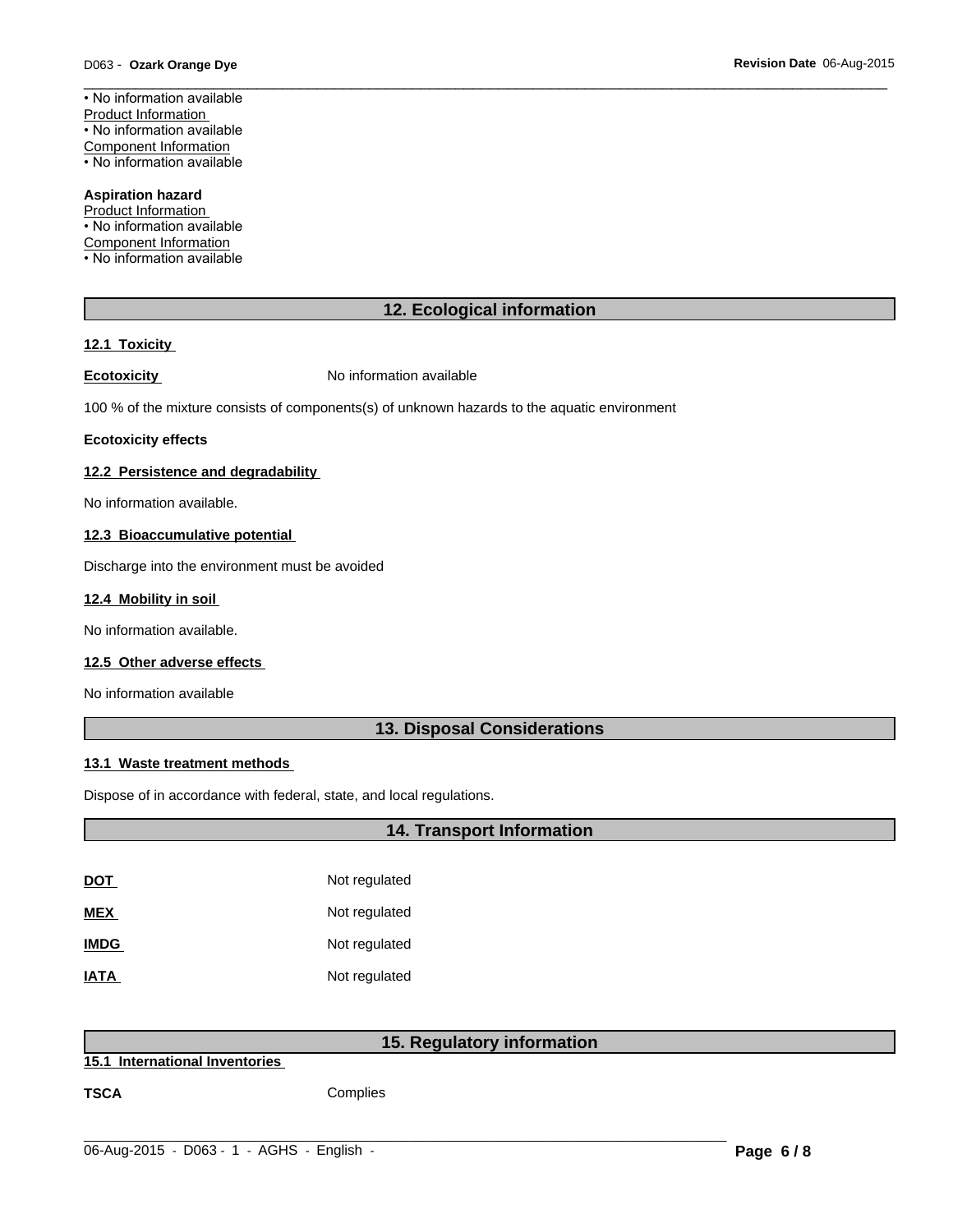| <b>DSL</b>           | Complies |  |
|----------------------|----------|--|
| <b>EINECS/ELINCS</b> | Complies |  |
| <b>ENCS</b>          | Complies |  |
| <b>IECSC</b>         | Complies |  |
| <b>KECL</b>          | Complies |  |
| <b>PICCS</b>         | Complies |  |
| <b>AICS</b>          | Complies |  |
| <b>NZIoC</b>         |          |  |
|                      |          |  |

**TSCA** - United States Toxic Substances Control Act Section 8(b) Inventory

**DSL** - Canadian Domestic Substances List

**EINECS/ELINCS** - European Inventory of Existing Commercial Chemical Substances/EU List of Notified Chemical Substances

**PICCS** - Philippines Inventory of Chemicals and Chemical Substances

**ENCS** - Japan Existing and New Chemical Substances

**IECSC** - China Inventory of Existing Chemical Substances

**KECL** - Korean Existing and Evaluated Chemical Substances

**PICCS** - Philippines Inventory of Chemicals and Chemical Substances

**AICS** - Australian Inventory of Chemical Substances

**NZIoC** - New Zealand Inventory of Chemicals

# **15.2 U.S. Federal Regulations**

#### **SARA 313**

Section 313 of Title III of the Superfund Amendments and Reauthorization Act of 1986 (SARA). This product does not contain any chemicals which are subject to the reporting requirements of the Act and Title 40 of the Code of Federal Regulations, Part 372

## **15.3 Pesticide Information**

Not applicable

# **15.4 U.S. State Regulations**

# **California Proposition 65**

This product does not contain any Proposition 65 chemicals

| <b>16. Other information</b>                                                                                                                                                                                                                                                                                                                                                                                                                                                                                                                                                                                                                                                                                                       |                    |                                          |                          |                                           |
|------------------------------------------------------------------------------------------------------------------------------------------------------------------------------------------------------------------------------------------------------------------------------------------------------------------------------------------------------------------------------------------------------------------------------------------------------------------------------------------------------------------------------------------------------------------------------------------------------------------------------------------------------------------------------------------------------------------------------------|--------------------|------------------------------------------|--------------------------|-------------------------------------------|
| <b>Health Hazard -</b><br><b>NFPA</b>                                                                                                                                                                                                                                                                                                                                                                                                                                                                                                                                                                                                                                                                                              |                    | Flammability -                           | Instability -            | <b>Physical and chemical</b><br>hazards - |
| <u>HMIS</u><br><b>Health Hazard 1</b>                                                                                                                                                                                                                                                                                                                                                                                                                                                                                                                                                                                                                                                                                              |                    | <b>Flammability 1</b>                    | <b>Physical Hazard 0</b> | Personal protection X                     |
| Legend:<br>ACGIH (American Conference of Governmental Industrial Hygienists)<br>Ceiling (C)<br>DOT (Department of Transportation)<br>EPA (Environmental Protection Agency)<br>IARC (International Agency for Research on Cancer)<br>International Air Transport Association (IATA)<br>International Maritime Dangerous Goods (IMDG)<br>NIOSH (National Institute for Occupational Safety and Health)<br>NTP (National Toxicology Program)<br>OSHA (Occupational Safety and Health Administration of the US Department of Labor)<br>PEL (Permissible Exposure Limit)<br>Reportable Quantity (RQ)<br>Skin designation (S*)<br><b>STEL (Short Term Exposure Limit)</b><br>TLV® (Threshold Limit Value)<br>TWA (time-weighted average) |                    |                                          |                          |                                           |
| <b>Prepared By</b>                                                                                                                                                                                                                                                                                                                                                                                                                                                                                                                                                                                                                                                                                                                 | DayGlo Color Corp. | <b>Regulatory Affairs/Product Safety</b> |                          |                                           |
| <b>Revision Date</b>                                                                                                                                                                                                                                                                                                                                                                                                                                                                                                                                                                                                                                                                                                               | 06-Aug-2015        |                                          |                          |                                           |